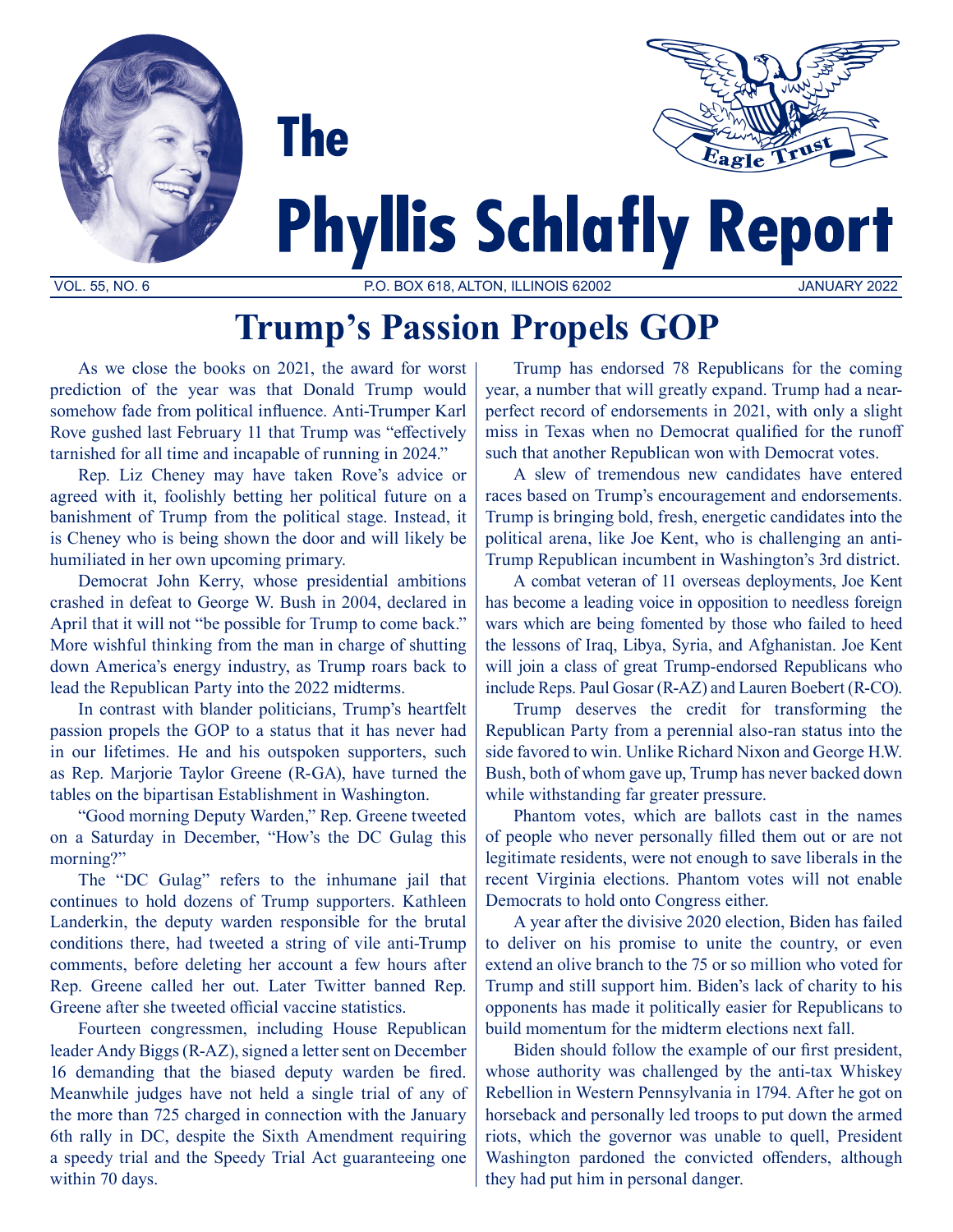It may be vindictiveness that is preventing Biden from pardoning his political opponents, in contrast with how Trump mercifully pardoned or commuted the prison sentences of Democrats including Rod Blagojevich. Or delusional House Democrats may think that their strategy of seeking revenge against Trump supporters will gain them votes next November.

Ratcheting up their sham investigations, House Democrats now demand that Republican leader Jim Jordan (R-OH) answer questions about January 6th. But the Democrat leaders are the ones who should be answering questions, starting with their inhumane continued imprisonment without a trial of Trump supporters in the DC Gulag.

#### **Rural America Stops Biden**

"Why are we allowing someone that makes \$500,000 to get a discount on an electric vehicle? That doesn't make any sense to me at all," Sen. Joe Manchin (D-WV) declared while stopping Biden's \$2 trillion boondoggle misnamed the Build Back Better (BBB) Act.

The socialists seeking to control our energy have no satisfactory answer to Senator Manchin's criticism. Biden's BBB would rob from the poor and middle class, to give to the elite under the guise of climate change.

The BBB includes a whopping \$7,500 tax credit to purchase electric vehicles, which would mostly benefit the wealthy. The legislation also contains \$5 billion to build electric vehicle charging stations nationwide, plus \$2.5 billion for grants to mostly liberal groups to construct charging stations in disadvantaged areas.

Another \$900 tax credit, which could be doubled for couples earning up to \$150,000, is for those who buy a battery-powered "e-bike" to avoid the strenuous exercise of pedaling a traditional bicycle.

Rural America, speaking through Sen. Joe Manchin, has asserted itself against this endless theft by the coastal elite. Democrats are apoplectic that one of their own has torpedoed Biden's centerpiece legislation, but Manchin is speaking for all of rural America in blocking the BBB.

It is the 39-point margin by which Trump won West Virginia that doomed Biden's agenda. A state that Bill Clinton carried 25 years ago has swung completely to the Republican side.

Sen. Manchin first won his seat in a special election by campaigning hard against Barack Obama's anti-coal agenda in 2010. Manchin is up for reelection in 2024 and there is no Democrat presidential candidate who will help him win with rural voters.

Without a big-city Democrat machine to deliver votes, West Virginia's elections can't be stolen as they are in other states. There is no Chicago, Philadelphia, Detroit, or Atlanta in the Mountain State, as West Virginia is known.

Election results are tallied quickly after residents cast legitimate ballots. Returns are not withheld until after Election Day as done in Democrat strongholds.

National Democrats have tried to embarrass Sen. Manchin, but it only backfired. He observed that some of the tactics used by the White House staff against him have been "absolutely inexcusable."

The true embarrassment is by liberals who vowed to enact this bad legislation. Even now top Democrats plan to hold a vote on this bill early in the new year, to increase pressure on Manchin.

A vote should help the GOP, as rural regions including southern parts of Illinois and New Jersey have swung sharply pro-Trump. Big cities are what have kept these states in the Democrat column, while mostly rural West Virginia is free of dominance by machine and media-driven politics.

The rebellion by rural America against cities and their media is apparently behind Manchin's stance as much as the energy issue is. He opposed the expanded child tax credits in the BBB legislation as strongly as he opposed the green energy handouts.

Taxpayer-funded child care amounts to taking from the rural poor and giving their money to wealthier people in the cities, where fewer parents raise their own kids. In rural West Virginia most parents raise their own children, so the massive child care credits in BBB would further redistribute wealth from Manchin's constituents.

Rural America remains an untapped reservoir of support for Republicans. There is not much more in voter turnout that can be found in big cities, but statewide elections can be swung to the GOP column by increasing the historically low turnout among rural voters.

The avalanche of 23 retirements by Democrat congressmen suggest that Manchin's approach is in line with the political future. Two years ago, only 9 Democrats had announced retirements by this time.

These are not merely politicians at the end of a long career who are calling it quits. Young Democrats thought to be emerging leaders are also leaving Congress, which increases the chances that the GOP will retake the House in ten months.

This giving up by Democrats occurs amid new polling that shows an historic defection of the youth from Biden. Without a strong turnout by young voters, his party has no chance of holding onto power in Congress and the White House.

An independent poll by YouGov/Economist confirms that the biggest drop in support of Biden is among young voters, of whom only 29% approve of his job performance. Fully half of young voters disapprove of Biden now, giving him a negative 21 point rating by this key demographic.

This is the worst rating for Biden among any age group. The party that was built on youthful enthusiasm by the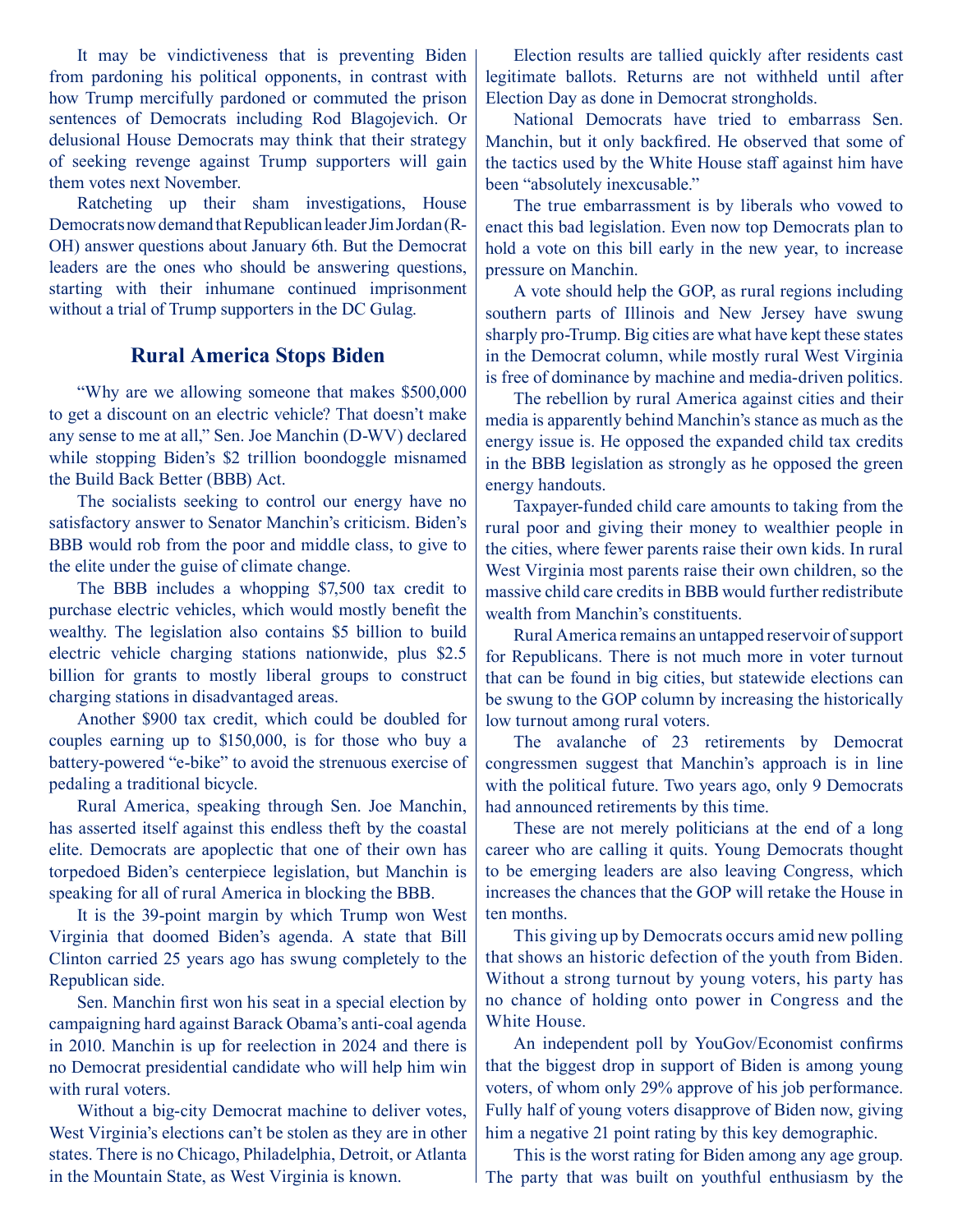likes of JFK and Bill Clinton has become an anachronistic dinosaur that Sen. Joe Manchin is prophetic to stand up against.

### **Congress Shows Contempt for the Constitution**

As it voted to hold President Trump's top aides in contempt of Congress, the Democrat-controlled House showed its own contempt for the separation-of-powers doctrine that makes a presidency co-equal rather than subservient to it. Contrary to the grandstanding congresswoman Liz Cheney, President Trump had no obligation to remove First Amendmentexercising Americans from the Capitol building on January 6th.

Cheney selectively released some private texts and emails involving Trump's former Chief of Staff Mark Meadows, and quickly distorted their meaning. She falsely insists that they show "supreme dereliction of duty" by Trump even though he was not the recipient of the communications.

Cheney, who is no longer recognized as a Republican by her own Wyoming Republican Party, is illustrating why feeding the Never-Trumpers by giving them texts and emails is a mistake. In generating some headlines in the liberal media, Cheney exaggerated their significance and violated privilege.

Cheney asserts that there were "dozens of texts" to Meadows on January 6th, but the smattering of texts that Cheney improperly read to the public show nothing illegal. Cheney should release to the public her own private communications against Trump, which would show how unfit she is to sit on a committee that falsely pretends to be impartial.

Cheney also released some private texts by a Trump family member and Fox News commentators, while concealing the identity of fellow lawmakers who texted Meadows. Apparently Cheney does not want to incur further wrath by Republicans for breaching their privacy, but she is fine with invading Trump family privacy.

These texts should be protected by executive privilege, a two-century-old doctrine first established by President George Washington. A lawyer who lives in the D.C. area with her big-firm lawyer husband, Cheney surely understands how important doctrines of privilege are to facilitate candid conversations.

As Meadows' attorney has informed the House committee, the statute on which the House bases its authority was never intended to be used like this amid executive privilege, and never has. The House has not previously voted to hold a former member in contempt for any reason in nearly 200 years.

"The text messages leave no doubt that White House knew what was happening," Cheney blustered, as though a building itself can have knowledge. Cheney-the-lawyer surely realizes that knowledge by one person is not imputed to another, and what Meadows knew is not proof of what Trump knew.

Moreover, Trump did not command the Capitol police force, or act as a custodian for House members who are fully capable of dealing with political protests without hand-holding by a president. Cheney is well-connected with liberals who run the House and she could have taken action herself to stifle the protests as she now insists Trump should have done.

Let's see public disclosure of the texts by leading Dems in the House, and marvel at their obsession with criticizing Trump rather than doing their job. Let's see public disclosure of texts and emails between Cheney and other Never-Trumpers, such as Adam Kinzinger and Mitt Romney.

None of the distortions by Never-Trumpers Cheney and others has worked against Trump, and none will. A year after the January 6th political rally, many Americans are angry at how Democrats and the Deep State continue to whine about it and even imprison peaceful participants without a trial.

The House committee lacked any legislative justification for recommending that Meadows be held in contempt for protecting the confidences of President Trump. The extent of House investigatory powers should not extend any further than what is related to potential legislation, yet the House has gone far beyond that concerning January 6th.

House Democrats and RINO Liz Cheney have so misused the Committee's investigative powers that its finding of someone in contempt no longer has meaning with voters. First it was Steve Bannon, whose only "crime" is his friendship with Trump, next it was Mark Meadows, and ultimately Never-Trumpers will seek contempt against Trump himself.

As Meadows' attorney points out, contempt has never before been rendered against high-level presidential staffers like Meadows who assert executive privilege. This right was established by none other than President George Washington himself, who could be found in contempt under the same approach taken by Cheney and Dems today.

Cheney ranted on about texts sent to Meadows concerning the rally on January 6th, but there is nothing objectionable in those communications. A few wanted Trump to intervene in the rally in the Capitol, but that is not the job of a president.

The misleading portrayal of texts and emails provided by Meadows to the House committee, in a spirit of cooperation, illustrates that the Never-Trumpers will never be satisfied and will not stick to an honest characterization of what happened. Any evidence that departs from their anti-Trump narrative will be ignored, and every exaggeration to try to smear Trump will be attempted.